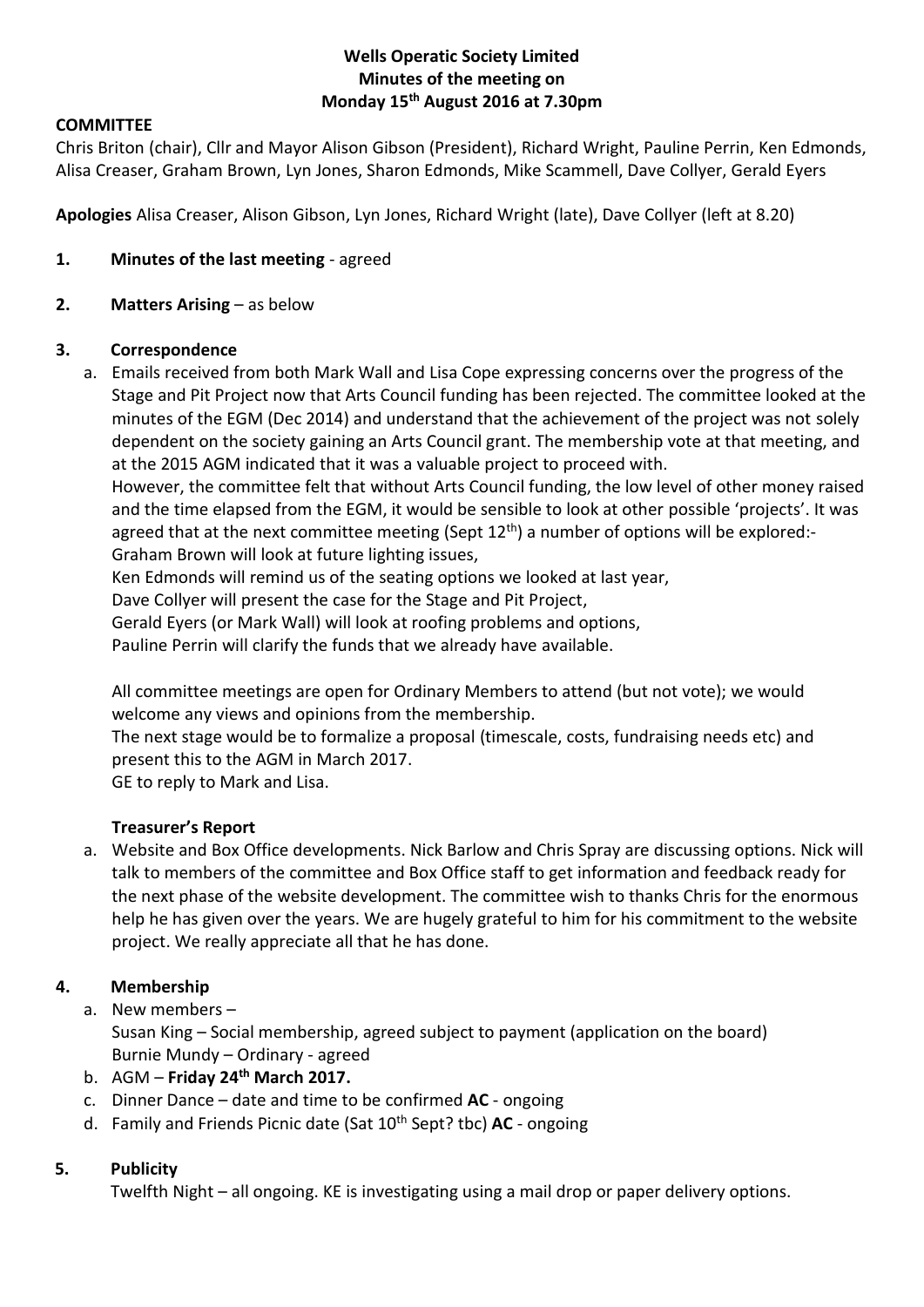# **6. Theatre Renovations**

- a. The Stage and Pit Project. see 3a above
- b. Bar lighting **MS -** ongoing
- c. Roof and gutters we agreed to ask Mark Wall to inspect and recommend any work that needed to be done. Waiting to hear. **GE** see 6e below
- d. PAT testing **MS -** ongoing
- e. Maintenance plan. arranged meeting with Mark Wall on Thursday  $18<sup>th</sup>$  Aug.
- f. Bishops quote for a new mains lighting starter switch, to be positioned in the lighting box, rather than using the metal contact switch in the rehearsal room. **GB** Quote - £406.92inc VAT, **agreed**.
- g. Fire / Emergency procedures. GE has spoken to Chris Spray who is happy to act as our coordinator. **GE** to print documents and make these available to all in the bar.

# **7. Productions/Trifold/Hire**

- a. Details and dates for the Mayor's Fundraising events
	- i. **Mayor's Charity Quiz Night and Supper** at the Town Hall on **Saturday 22nd October 2016, 7pm for 7.30pm start**. We will provide and run a bar (**RW, MS**), **KE** will arrange a quiz master, we will support the sale of tickets from the Town Hall – max teams of 6, £5 per person, book place, pay on the night. It might be necessary to set up on the Friday – because the Market makes it difficult to access on the Saturday. Arthritis Care will support arrangements. The **Mayor** will arrange a 'sandwich' supper. The **Mayor** will arrange advertising, which we can also promote though our website etc. Raffle prizes and the Quiz Prize tbc. PA in town Hall. Theatre volunteers will be needed to run the bar, check tickets on the door, serve the food and arrange the venue. The theatre should be able to provide a number of teas for the event. Terry Rickets Quiz Master with Lesley as scorer.
	- ii. We will support (on the door etc) a **Wells City Band concert** at the Town Hall. Depending on the date it might be possible to also provide the bar, we could arrange publicity, and ticket sales if needed; Date now agreed as **Sat 8th April 2017, 7.30pm.** Further arrangements to follow in the New Year.
	- iii. We will support the event organised and run by Arthritis Care on **Saturday Sept 10th** the **Grey Dog Jazz Band** will play outside at the front of Town Hall, a collection will be made.
	- iv. Arthritis Care are also looking into a **Film Night** with supper at Wells Cinema in **Feb 2017**. Details to follow.
- **September 21st - 24th 2016 -** *Twelfth Night*, Director **RW,** Choreography **Tina Eyers**, SM **Charlie Watkins,** Props - **Pat Watkins,** Lighting - **GB**, Costumes **– Louise Baker**, Prompt – **Freda Brown** , Budget – **agreed**, Ticket Price – **£12 & £10**, Rehearsal schedule – **agreed**
- **December 10th - 17th 2016 – Jack and the Beanstalk** Director **Sharon Edmonds**, Writer and Producer – **Vicky Orman**. MD - **Sheila Ross**, Adult and Children's Choreographer – **Julie Webster**, Stage Manager – **Charlie Watkins**, Lighting - **GB**, Sound – **Adrian Mitchell**, Props **Lesley Ricketts,**  Budget – **done**, Ticket Price **– £11 and £8**, Rehearsal schedule – **done**
- **March 2017 –** Any Ideas? All suggestions to **AC** for the reading group to look at. Doreen Grant is possibly thinking of a few?
- **May 15th -20th 2017** *Our House*. Director **GE**. Choreography **Tina Eyers**, Rights received. MD **Teresa Barlow**, Assistant MD – **Sheila Ross,** Producer – **AC,** SM – **?,** Props – **Val Burbidge,** Lighting - **?**, Sound – **Adrian Mitchell**, Costumes - **?**, Prompt – **? ,** Make up – **Helen and Julie Makin,** Video recording – **Adam Lanfranchi**, Budget – **tbc**, Publicity - ?, Ticket Price – **£13 & £10**, Rehearsal schedule – **agreed**
- **September 2017** Any Ideas? All suggestions to **AC** for the reading group to look at.
- **Pantomime 2017 -** Director **Ken Edmonds**, Vicky to write it!